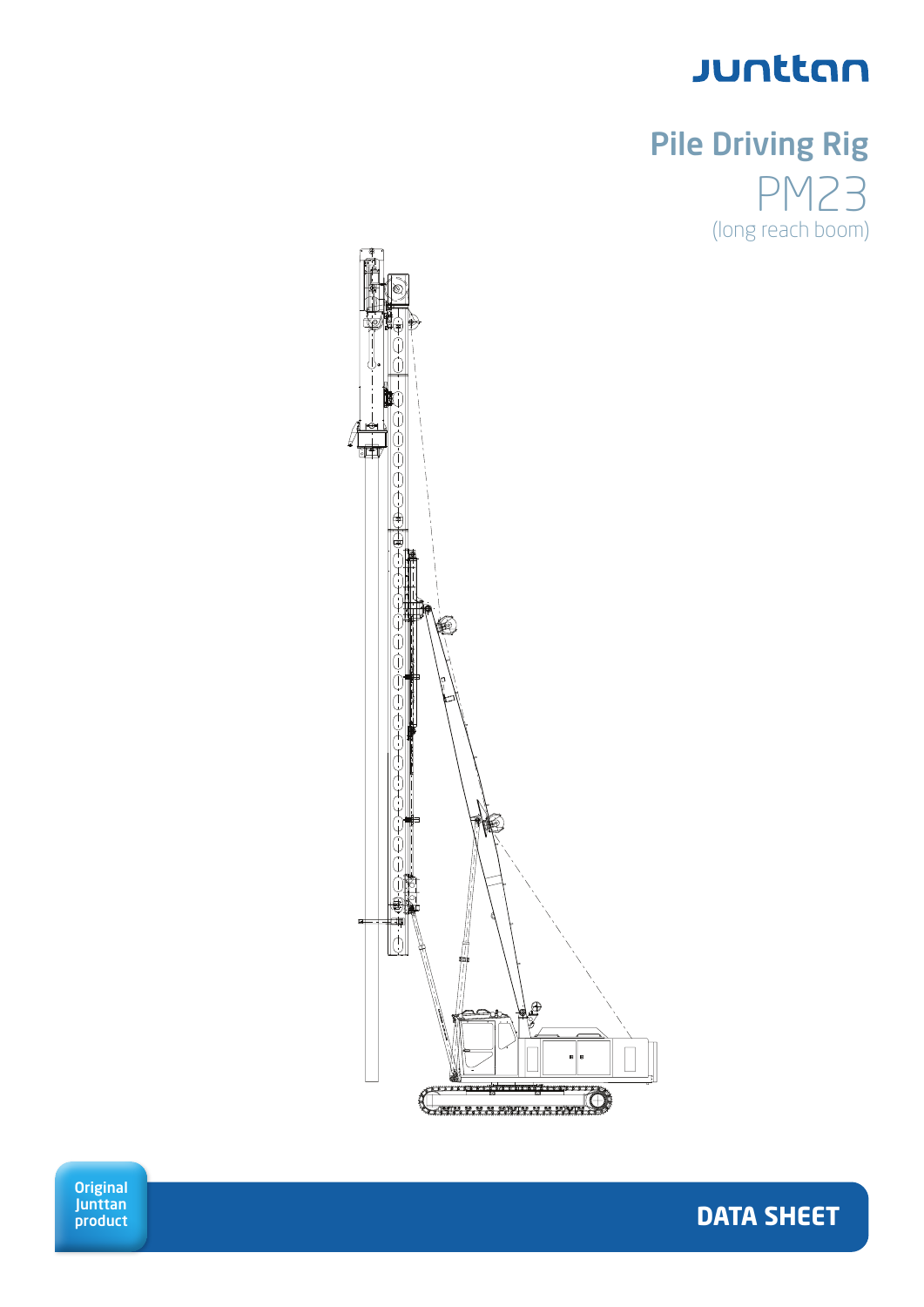## General Information

Junttan PM23 is a special piling rig designed for job sites where a long leader reach is needed. It's ingenious boom and leader structure enables great inclinations in all directions. It is an ideal rig for e.g. bridge, port and railroad worksites. The rig can be used for driving timber, concrete and different types of steel piles. The recommended hammer ram weight is from 3 000 to 5 000 kg and maximum pile length is 20 meters (66 ft). Because of the long reach of the leader, piles can be handled fast and easily ensuring high productivity. Top pile driving performance is guaranteed with Junttan hydraulic hammers. An optional side drill or vibrator hammer makes pile driving even more efficient in some soil conditions. With optional Junttan equipment, optimised working set-up of the rig can be easily achieved.

This Junttan piling rig has the same proven features as the bigger Junttan machines. Its rugged design makes it a safe and reliable rig even in the most demanding working conditions. The selferecting leader and many advanced technical features ensure that the rig is ready to work in just a few minutes. The ergonomic and safety tested cabin allows the driver to concentrate completely on his work. The expandable tracks and low centre of gravity make the rig exceptionally stable in different working situations. The long reach of the leader ensures fast spotting of the pile and allows piling in even the most demanding places. Because of compact size the rig can be easily transported to a new working site.



\* Pile length depends on the hammer.

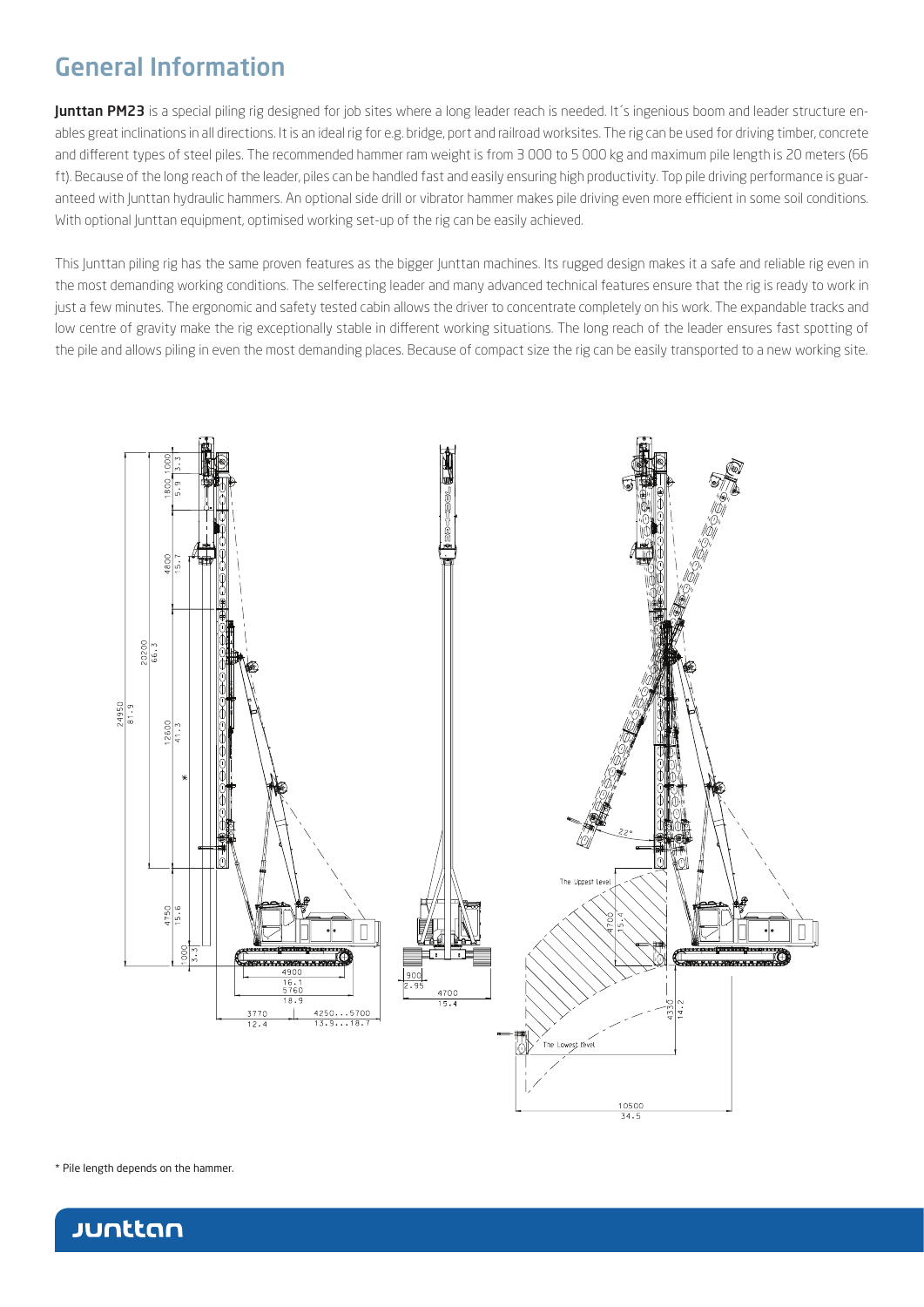## Technical Data

| <b>Basic features</b>        |            |                 |                |
|------------------------------|------------|-----------------|----------------|
| Nominal operational weight   |            | 65 000 kg       | 143 300 lb     |
| Leader capacity              |            | 14 000 kg       | 30 900 lb      |
| Winch capacity               | Pile:      | 8000 kg         | 17 600 lb      |
|                              | Hammer:    | 10 000 kg       | 22 000 lb      |
|                              | Auxiliary: | N/A             | N/A            |
| Recommended hammer type      |            | HHK 3 - HHK 5A  | HHK 3 - HHK 5A |
| Maximum pile length (HHK 3A) |            | 20 <sub>m</sub> | 66 ft          |

| <b>Uppercarriage</b> |          |                 |                                             |                        |
|----------------------|----------|-----------------|---------------------------------------------|------------------------|
| Type                 |          |                 | Junttan PM23                                |                        |
| Engine               | Option A | Type:           | Cummins QSB6,7                              |                        |
|                      |          | Power:          | 179 kW                                      | 240 hp                 |
|                      | Option B | Type:           | Cummins OSB6,7 EU Stage IV / US EPA Tier 4F |                        |
|                      |          | Power:          | 224 kW                                      | 300 hp                 |
|                      |          | Fuel tank:      | 600 liters                                  | $158$ gal              |
| Hydraulic system     |          | Max flow:       | 2x214 + 120 lpm/2000rpm                     | 2x57 + 32 gpm/2 000rpm |
|                      |          | Max pressure:   | 320 bar                                     | 4 640 psi              |
|                      |          | Cooling system: | 2xT6 coolers                                | 2xT6 coolers           |
|                      |          | Oil tank:       | 600 liters                                  | $158$ gal              |
| Counterweight        |          | Extendable:     | 6 000 kg                                    | 13 230 lb              |

| <b>Leader</b>       |                                                                        |                 |            |
|---------------------|------------------------------------------------------------------------|-----------------|------------|
| Type                |                                                                        | Long reach PM23 |            |
| Movements           | Vertical (up/down)                                                     | 4700/4330 mm    | 185/170 in |
|                     | Horizontal                                                             | 6650 mm         | 262 in     |
| <b>Inclinations</b> | According separate capacity tables<br>Electronic inclinometer included |                 |            |

| <b>Undercarriage</b> |            |                            |                      |
|----------------------|------------|----------------------------|----------------------|
| Type                 |            | <b>IH57138</b>             |                      |
| Crawler length       |            | 5700 mm                    | 225 in               |
| Crawler type         |            | D57                        |                      |
| Width (900 shoes)    | Min:       | 3 200 mm                   | 126 in               |
|                      | Max:       | 4700 mm                    | 185 in               |
| Track shoe options   | Width:     | 800/900/1 000 mm           | 311/2/351/2/391/2 in |
|                      | Surface:   | 3-edge / flat edges / flat |                      |
|                      | Edge type: | normal / chamfer / bended  |                      |

| <b>Accessories</b>  |      |                    |
|---------------------|------|--------------------|
| * Side cathead      |      | * iPiler PCD       |
| * Side auger        | D1,5 | * Air conditioning |
| * Rear support legs |      | * Leader hinge     |

\* Contact Junttan sales for all available options and accessories